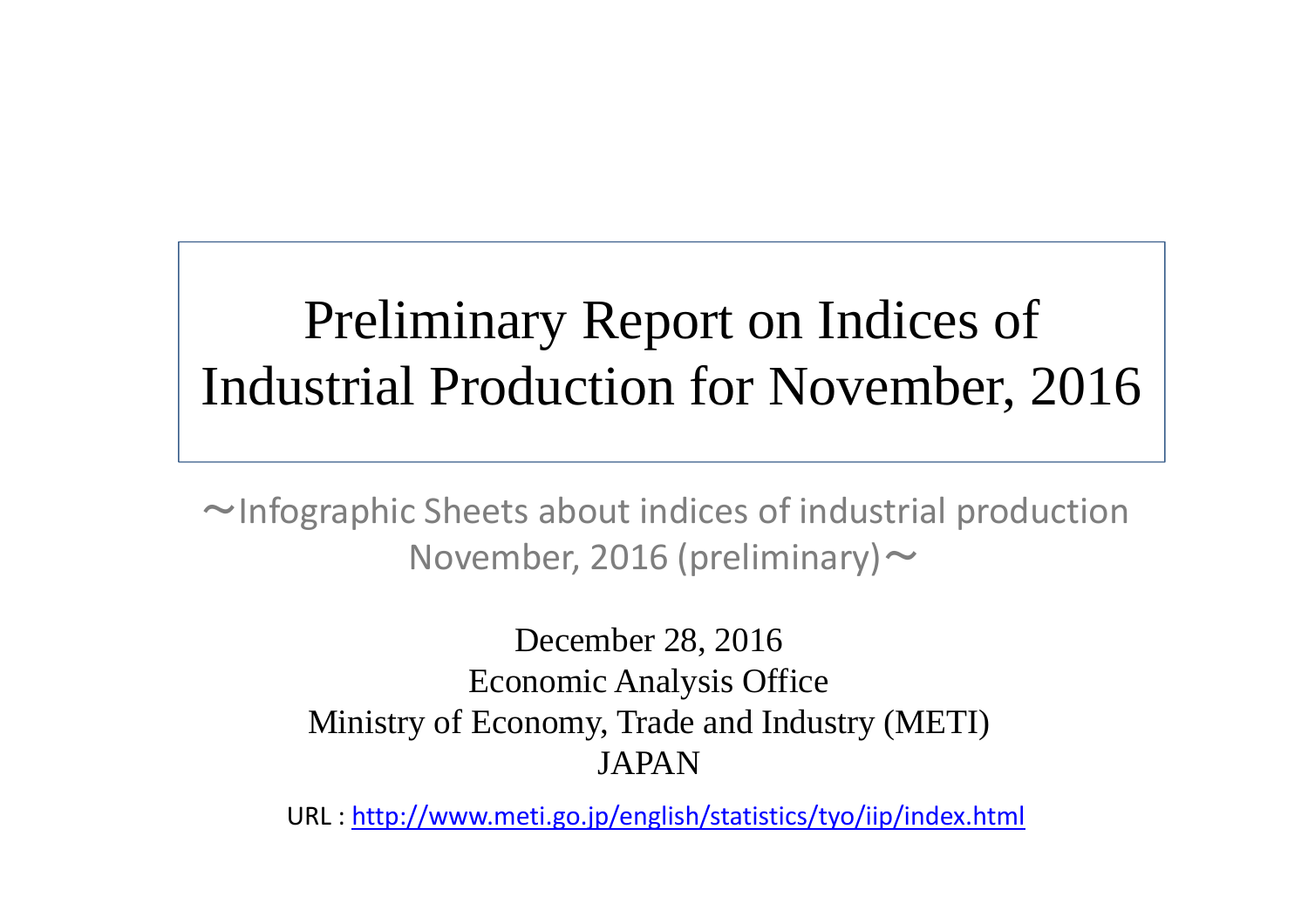## **Trends of Indices of Industrial Production(IIP)**

- • The index of industrial production for November 2016 is 99.9( 1.5% from the previous month) , increased for the first time in two months.
- •This is the highest level since January 2015, 100.9.



Note: 1. Indices of Industrial Production (IIP) cover mining and manufacturing industry and are published every month.<br>The index is expressed as a percentage of production, shipments, and inventory of mining and manufactur

2.The light shadowed portions represent recession periods.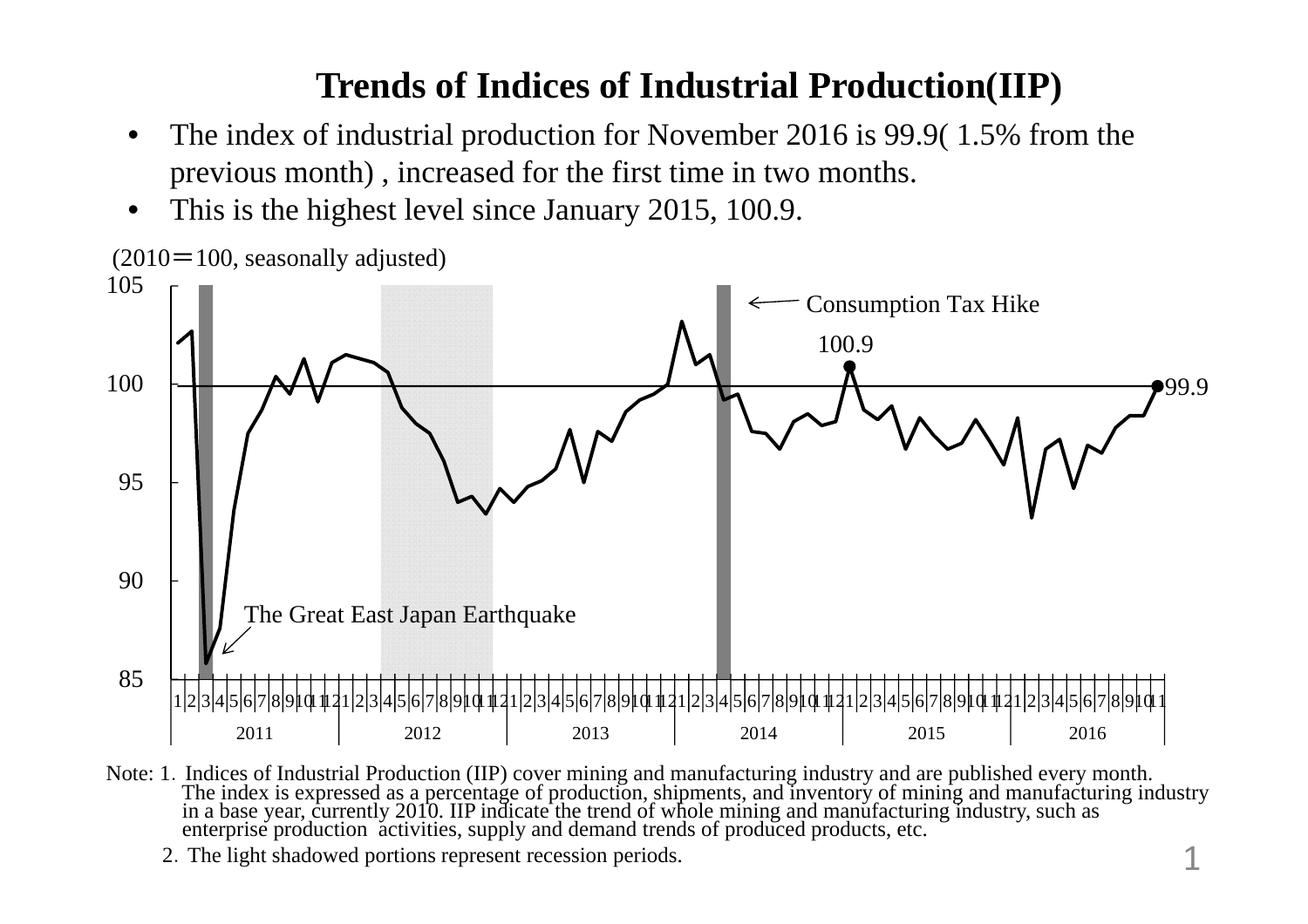## **Contribution ratio by type of business of IIP**

- • The index of industrial production for November 2016 (seasonally adjusted) increased by 1.5% from the previous month.
- • By type of business , production in General-purpose, production and business oriented machinery increased. **Others**



Note: Others includes Non-ferrous metals, Fabricated metals, Ceramics, stone and clay products, Petroleum and coal products, Pulp, paper and paper products, Textiles, Foods, Other manufacturing, and Mining.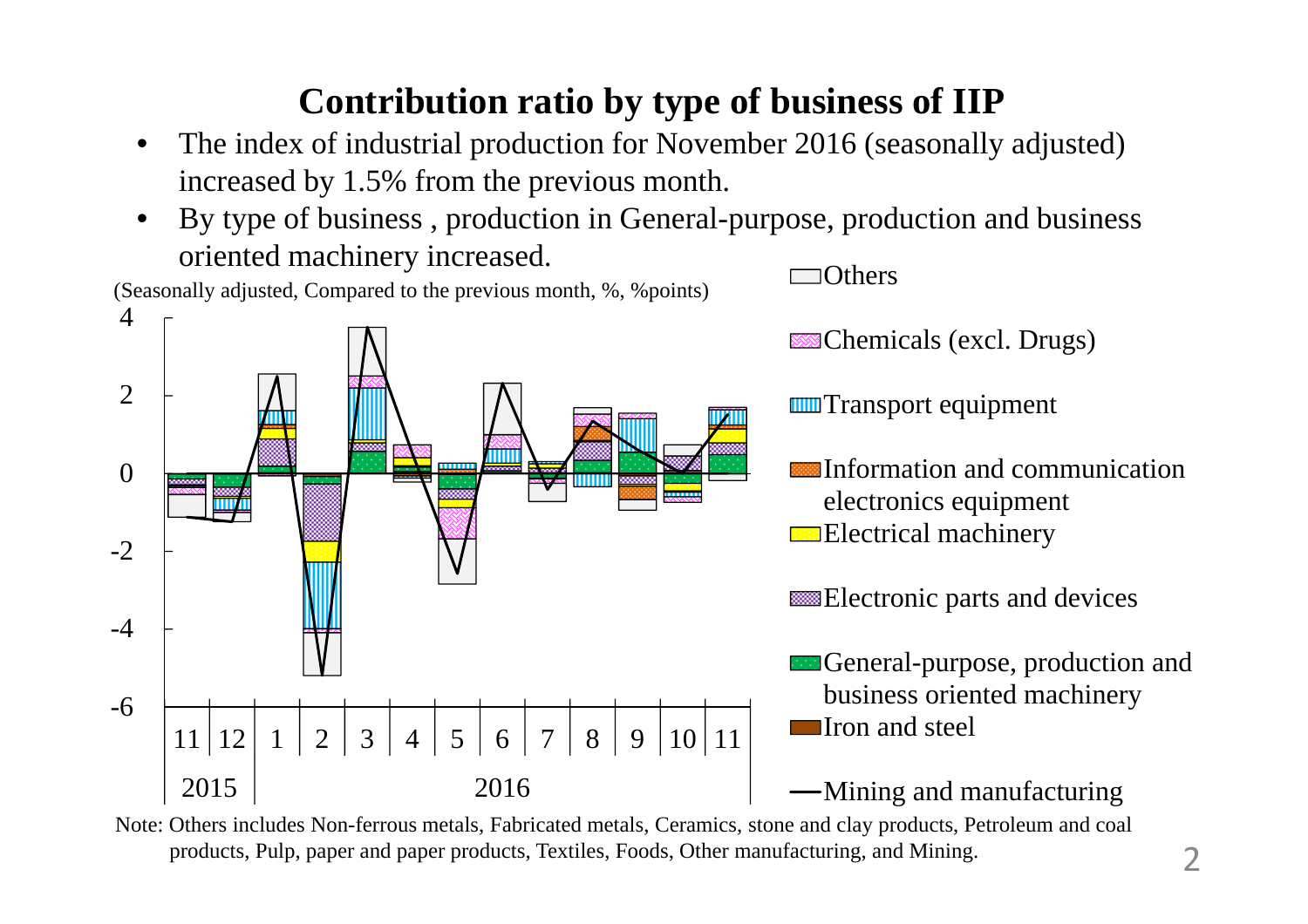### **Trends of Indices of Industrial Shipments**

- • The index of industrial shipments for November 2016 is 99.2(up by 0.9% from the previous month) , increased for the third consecutive month.
- •This is the highest level since January 2015,100.5.



Note: The light shadowed portions represent recession periods.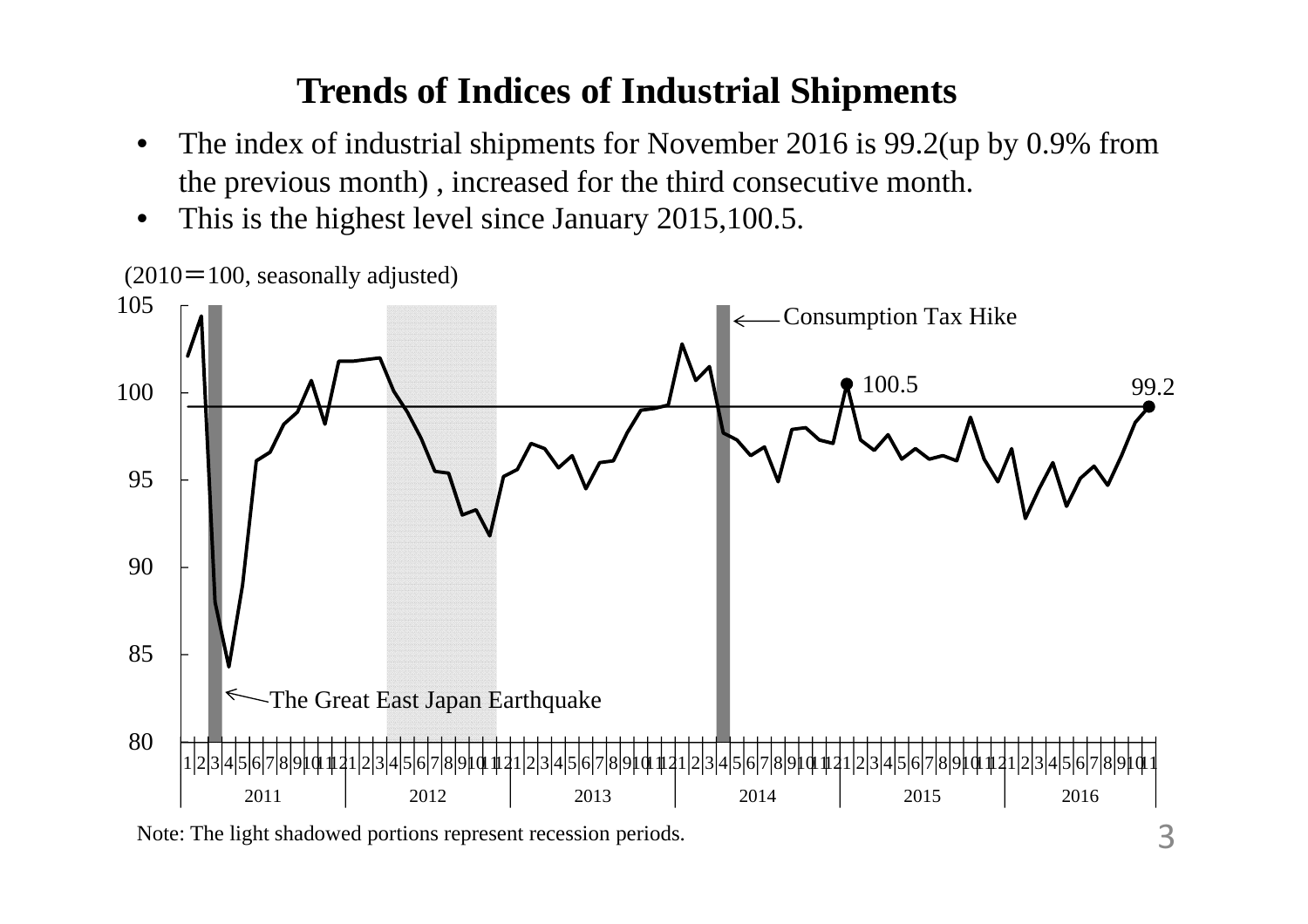#### **Trends of Indices of Industrial Inventories**

- • The index of industrial inventories for November 2016 is 107.0( down by 1.5% from the previous month) , decreased for the third consecutive month.
- •This is the lowest level since April 2014, 106.7.

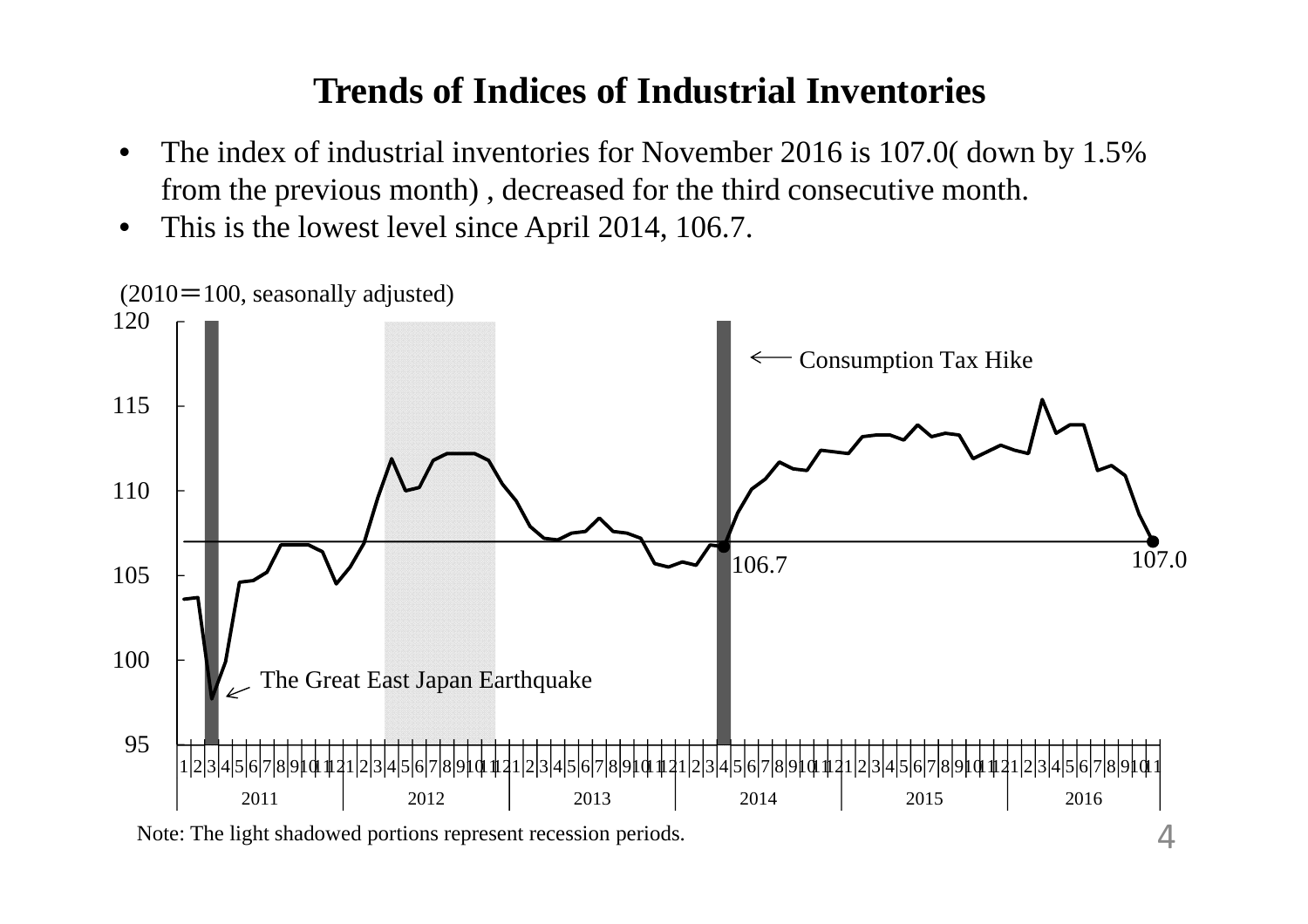#### **Trends of Industrial Inventory Ratio**

- • The index of industrial inventory ratio for November 2016 is 107.9(down by 5.5% from the previous month) , decreased for the second consecutive month.
- •This is the lowest level since April 2014, 105.6.

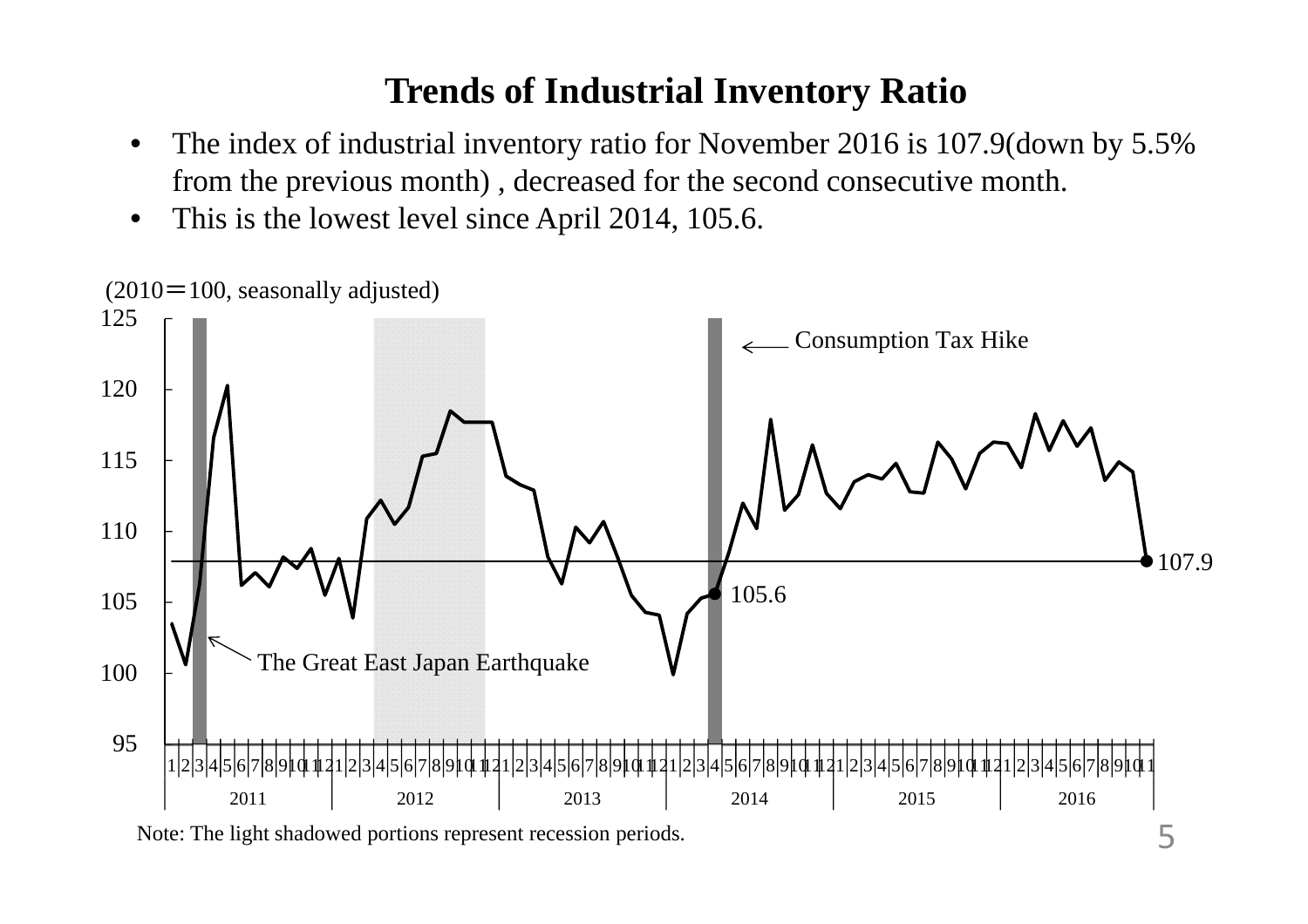#### **Trends of Indices of Industrial Shipments (by type of goods)**



Note: 1. Outline of goods

・Capital Goods: products for capital formation including cranes and metal cutting machinery

・Construction Goods: products for construction activities including structural steel frames and cement

・Durable consumer goods: products for consumption by households including television and electric refrigerators

・Non-durable consumer goods: products for consumption by households including foods and clothes

・Producer Goods: products which are input as raw materials

2. The light shadowed portions represent recession periods.